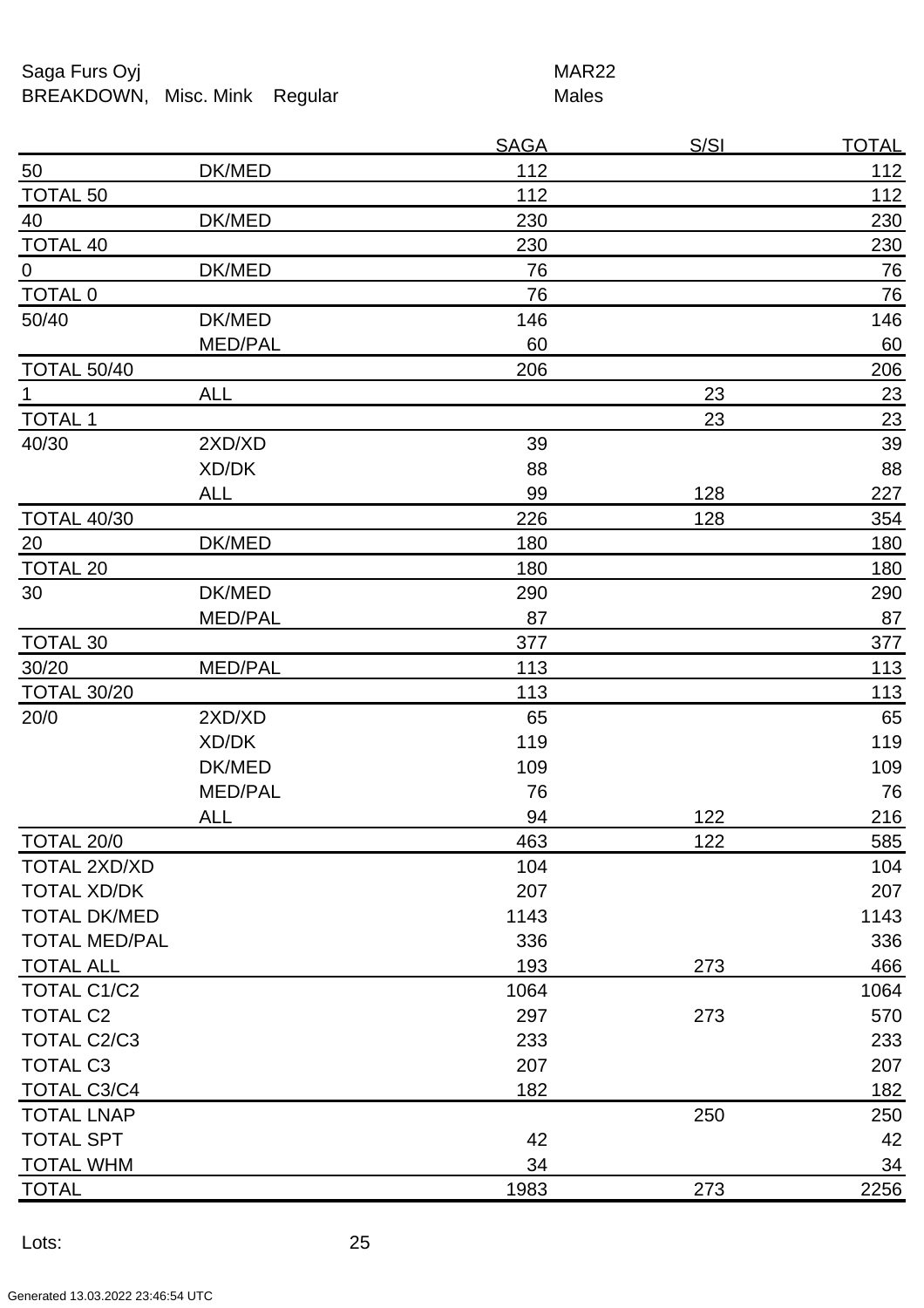Saga Furs Oyj BREAKDOWN, Misc. Mink Regular MAR22 Males

|                         |    | л. | <u>הור</u> | `` |
|-------------------------|----|----|------------|----|
| Sh.<br>ּוּחוֹשׁר<br>___ | ∼∸ |    |            |    |